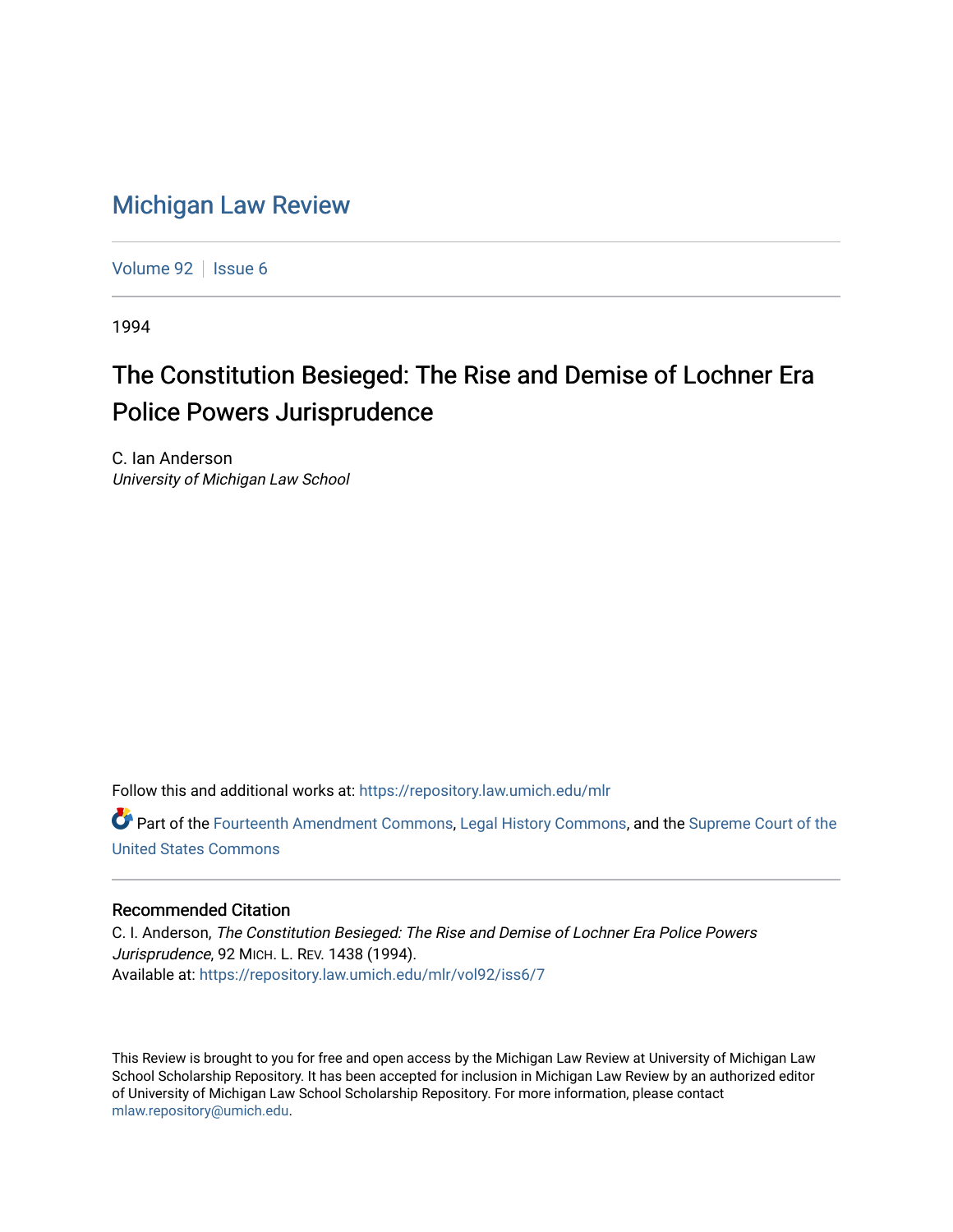THE CONSTITUTION BESIEGED: THE RISE AND DEMISE OF LocH-NER ERA POLICE POWERS JURISPRUDENCE. By *Howard Gillman.*  Durham: Duke University Press. 1993. Pp. x, 317. \$34.95.

The by now almost mythical Supreme Court decision in *Lochner v. New York* 1 has long been the centerpiece of a series of debates over the evils of judicial activism, the abuse of judicial power, and the legiti $m$ acy of substantive due process  $-$  debates that are still very much alive today.2 *Lochner's* symbolic significance has greatly transcended whatever historical impact may have followed from the Court's decision to strike down a New York law that limited bakers' working hours to sixty hours a week and ten hours a day.3 The *Lochner* era has come to represent a period in our constitutional history from roughly 1880 to 1937 when conservative Justices aggressively exceeded the proper boundaries of their authority to interfere with the political process.4

Many of those who have decried the abuses of this period have taken the position articulated by Justice Oliver Wendell Holmes in his famous *Lochner* dissent: that the majority decided the case "upon an economic theory which a large part of the country does not entertain" and that the "Fourteenth Amendment does not enact Mr. Herbert Spencer's Social Statics."5 These critics have portrayed the Justices in the *Lochner* majority as being motivated by their own policy preferences favoring laissez-faire economics and social Darwinism.<sup>6</sup> By

3. Although commentators generally agree that the *Lachner* era continued at least until 1937, when the Supreme Court drastically altered its approach to minimum-wage legislation in West Coast Hotel Co. v. Parrish, 300 U.S. 379 (1937), the specific holding in *Lachner* was at least implicitly overruled 20 years earlier in Bunting v. Oregon, 243 U.S. 426 (1917) (upholding a general law setting maximum work hours). For a detailed account of the factual background of the *Lachner* litigation, conditions in New York City's baking industry, and passage of the New York Bakeshop Act of 1895, see PAUL KENS, JUDICIAL POWER AND REFORM POLITICS: THE ANATOMY OF *LOCHNER Y. NEW YORK* (1990).

4. *See, e.g., ROBERT H. BORK, THE TEMPTING OF AMERICA 44 (1990) (stating that Lochner* is "the symbol, indeed the quintessence, of judicial usurpation of power"); JOHN HART ELY, DEMOCRACY AND DISTRUST 14 (1980) (stating that the *Lachner* cases "are now universally acknowledged to have been constitutionally improper''); Aviam Soifer, *The Paradox of Paternalism and Laissez-Faire Constitutionalism: United States Supreme Court, 1888-1921, 5 LAW &* HISf. REv. 249, 250 (1987) (stating that *Lachner* "is still shorthand in constitutional law for the worst sins of subjective judicial activism"). *But see* RICHARD A. EPSTEIN, TAKINGS: PRIVATE PROPERTY AND THE POWER OF EMINENT DOMAIN 128 (1985) (defending the *Lachner* opinion).

5. *Lachner,* 198 U.S. at 75 (Holmes, J., dissenting).

6. *See, e.g.,* CARL B. SWISHER, AMERICAN CoNSTITUTIONAL DEVELOPMENT 520-22 (1943). For a recent statement to this effect, see FRANK R. STRONG, SUBSTANTIVE DUE PRO-CESS OF LAW: A DICHOTOMY OF SENSE AND NONSENSE 95 (1986) (stating that the "Justices of

<sup>1. 198</sup> U.S. 45 (1905).

<sup>2.</sup> *See* Cass R. Sunstein, *Lochner's Legacy, 81* CoLUM. L. REV. 873, 873 (1987) ("The spec· tre of *Lachner* has loomed over most important constitutional decisions, whether they uphold or invalidate governmental practices.").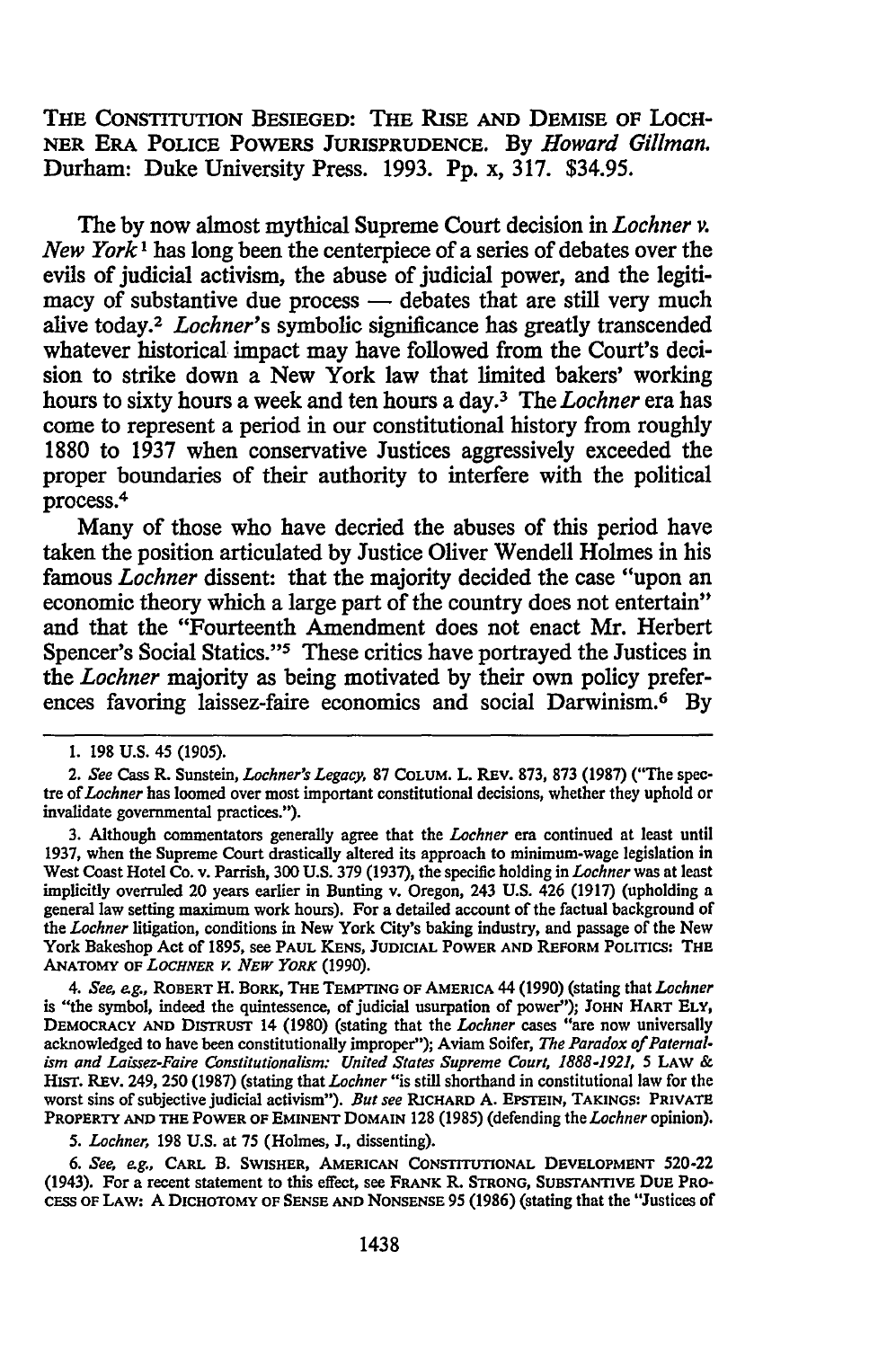reading a guarantee of liberty of contract into the Due Process Clause of the Fourteenth Amendment, the critics continue, the *Lochner*  Court fraudulently interpreted the Constitution so as to protect the interests of private property and to provide cover for its own act of judicial legislation, as the Court substituted its policy preferences for those of the legislature. Countering this neo-Holmesian interpretation of the *Lochner* era, however, more recent scholars have proposed a more complex picture of the underlying ideology motivating the Justices during this part of our nation's history.7

In *The Constitution Besieged,* Howard Gillman8 builds on this stilldeveloping revisionist interpretation of the period to suggest an alternative image of *Lochner-era* jurisprudence. Gillman's account is more historically grounded and more faithful to the jurisprudential language employed by the state and federal courts of the time than either the traditional or the early revisionist accounts. Instead of explaining the *Lochner* era in terms of personal policy preferences, Gillman argues that the decisions and opinions of this period represented a "serious, principled effort" (p. 10) to maintain the coherence and integrity of a long-standing constitutional ideology that distinguished between valid economic regulation and invalid "class," or factional, legislation (pp. 10-11). Gillman premises his approach on the belief that judicial opinions are not masks of empty rhetoric and that the constitutional jurisprudence of this period — and legal ideology generally — offers a coherent means of explaining judicial behavior (pp. 15-18). The author attempts to demonstrate how federal and state judges shared a common method of evaluating state legislatures' exercise of police powers based on an understanding of political legitimacy and equality having its roots in the creation of the Constitution.

The Justices of the *Lochner* Court, Gillman contends, brought about a crisis in American constitutionalism by stubbornly adhering to this constitutional ideology — which was hyperantagonistic toward "class" politics and legislation — despite the rapid industrialization and transformation of American capitalist relations in this period. While legislatures were attempting to extend unprecedented protections to those groups that had become vulnerable to the coercive forces inherent in these new capitalist forms of production, the Supreme Court was struggling to maintain an increasingly anachronistic constitutional ideology. In essence, Gillman suggests that the Justices sim-

the *[Lochner* Court], steeped in the economics of Adam Smith and the sociology of Herbert Spencer, unabashedly read their philosophy into the Constitution").

<sup>7.</sup> *See, e.g.,* Charles W. McCurdy, *Justice Field and the Jurisprudence of Government-Business Relations: Some Parameters of Laissez Faire Constitutionalism, 1863-1897,* 61 J. AM. HIST. 970, 973 (1975) (arguing that Justice Field derived his jurisprudence not so much from social Darwinism as from the Jacksonian antislavery precept that an individual is free to pursue the fruits of her labor as she sees fit).

<sup>8.</sup> Assistant Professor of Political Science, University of Southern California.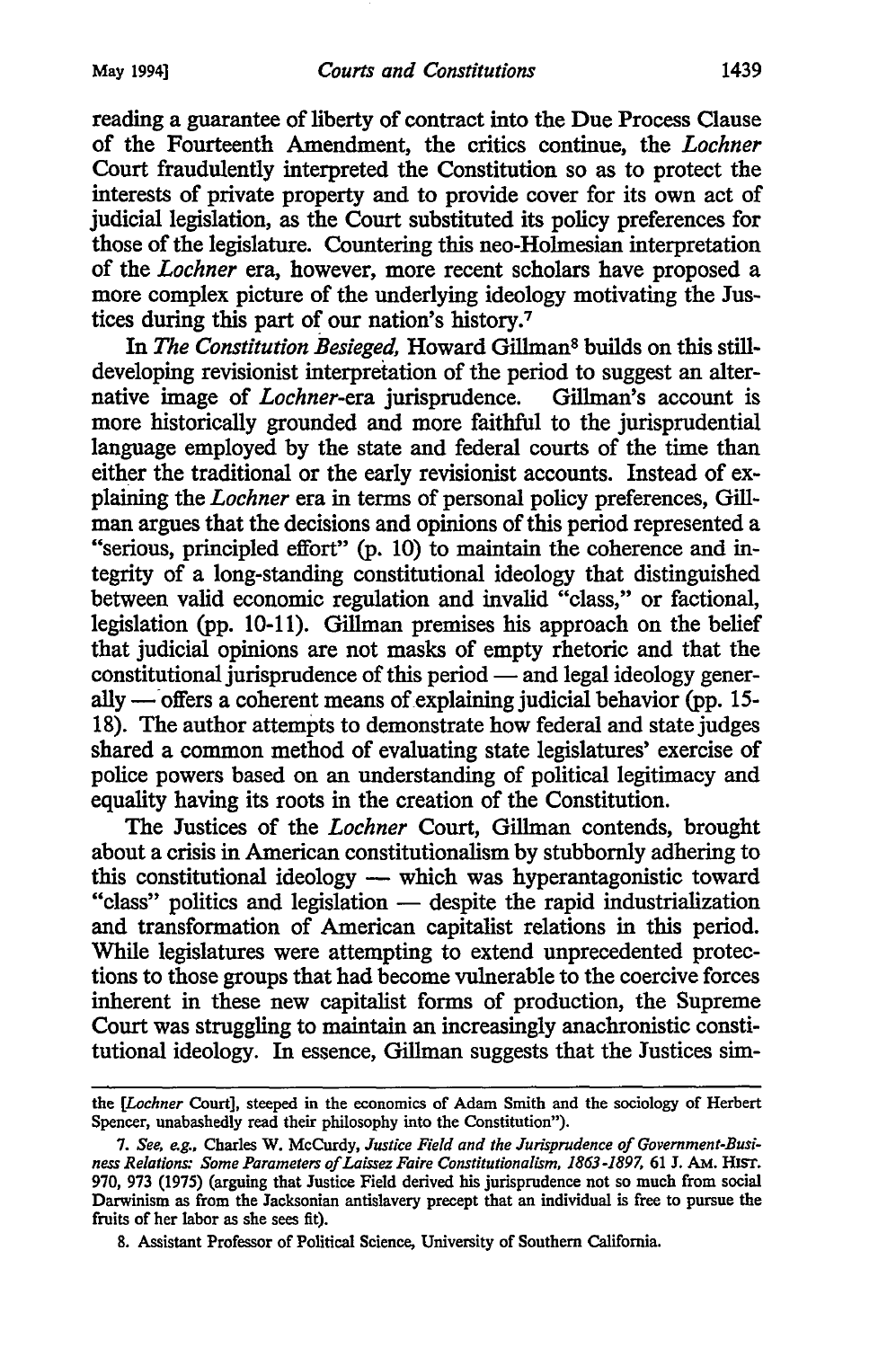ply failed to perceive or acknowledge that profound changes in American society had fatally undermined the theoretical underpinnings of their police powers jurisprudence.

Although Gillman offers *The Constitution Besieged* as a comprehensive account of the constitutional crisis that took place during the *Lochner* era, the author's greatest contribution to the reinterpretation of this period lies in his detailed account of the development of police powers jurisprudence in state courts prior to the *Lochner* decision in 1905 and the manner in which the language and reasoning of the Supreme Court opinions prior to and following *Lochner* reflect this development. In his effort to present "evidence of the late-nineteenthcentury legal community's obsession with drawing distinctions between legitimate promotions of the public interest and illegitimate efforts to impose special burdens and benefits" (p. 9), however, Gillman only rarely acknowledges that judges in this period did in fact believe in something they called "liberty of contract" (p. 6). Nevertheless, even though Gillman may be trying to prove too much, his history of American police powers jurisprudence skillfully highlights the doctrine's antagonism to "class" or "partial" legislation and corresponding emphasis on equal rights and the need for police regulations to provide general benefits.

Gillman's portrayal of the *Lochner* era is probably best understood, not as a complete refutation of the laissez-faire, liberty-of-contract model of the period, but rather as a deepening and broadening of our understanding of these terms by placing them in their particular American historical context.<sup>9</sup> After all, the key for any student of this period is not merely to reject or attach labels like *laissez-faire* or *liberty of contract* to judicial ideology but to understand *why* the courts at times upheld, and at other times struck down, legislation that interfered with the free market. To this end, Gillman's contextual approach has much to add to our understanding of *Lochner-era*  constitutional jurisprudence.

Gillman begins his account by looking at the events and conditions surrounding the framing of the U.S. Constitution. He points to the familiar concern of the dominant social classes to prevent "factions" from gaining political control. Specifically, Gillman highlights the Framers' attempts to delegitimize certain kinds of "partial" laws passed by state legislatures in the 1780s to advance, the Framers suggested, purely "private" interests, such as debtor-relief legislation and wage and price controls, which only benefited a narrow segment or class of society (pp. 26-33). The Framers sought to delegitimize these

<sup>9.</sup> P. 189 ("Still, 'liberty of contract' had come to represent the Court's general attitude that market relationships should be free from government interference unless the legislature was promoting an acceptable public purpose . . . ."); p. 114 ("Market freedom, or 'liberty of contract,' was linked inextricably with the commitment to faction-free legislation.").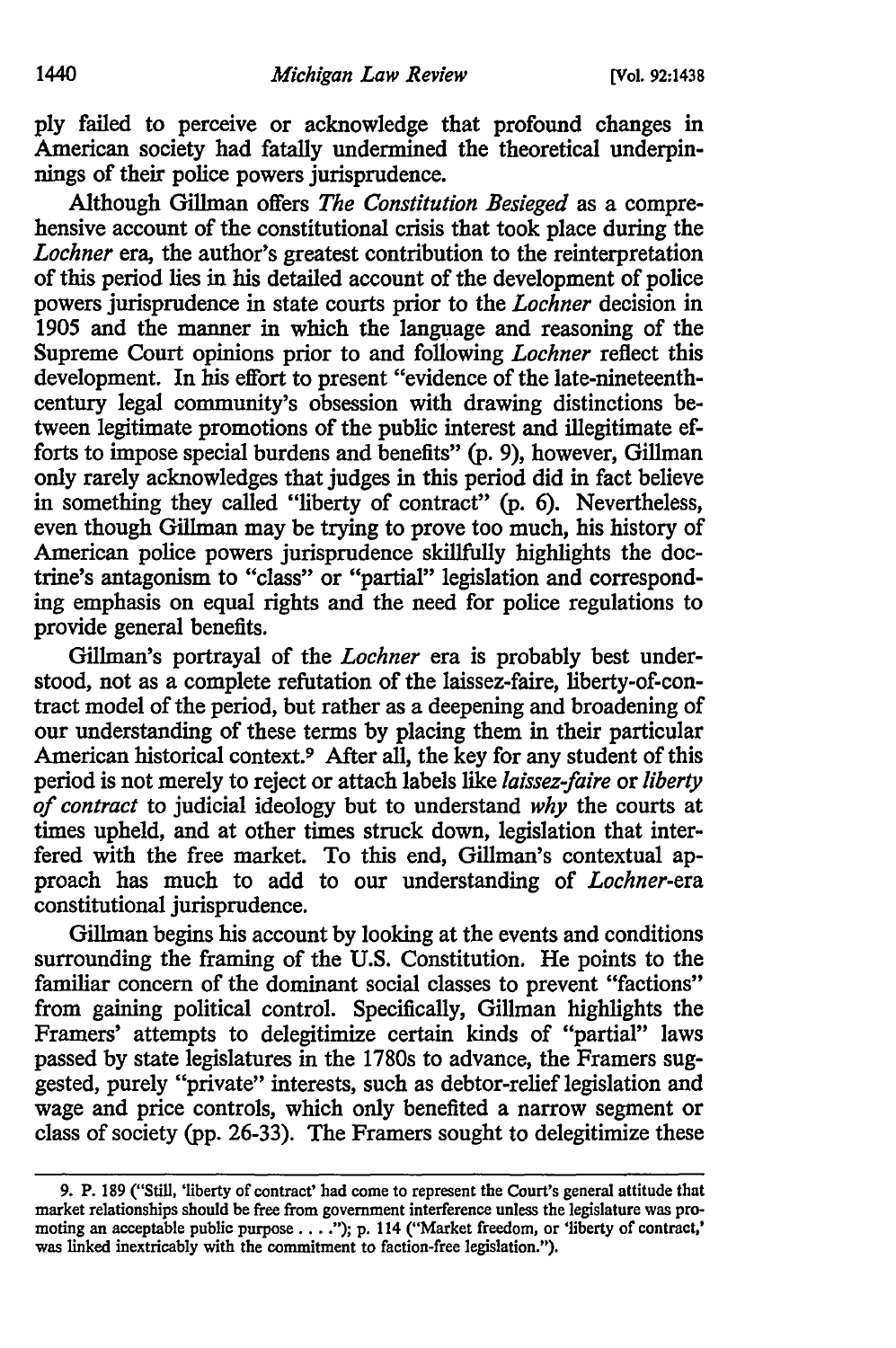partial laws by stressing the need for government to remain neutral in the conflicts arising between social groups or classes competing in the economy (p. 32). Government neutrality, Gillman contends, followed from the Framers' underlying belief that "the market was essentially harmonious and liberty loving" (p. 21). Moreover, Gillman suggests that when the Framers first elaborated their principle of equality and governmental impartiality in the 1780s, "its legitimacy rested specifically on the assumption that a commercial republic would not create conditions of social dependency that could be used by vulnerable groups to justify requests for special government protection and assistance" $(p. 21)$ .

At the center of republican ideology stood the image of the selfreliant or autonomous individual. Although he notes differences between groups such as the Liberal Whigs and the Philadelphian artisans, Gillman stresses that the dominant vision of Thomas Jefferson and his followers held that America's expansive frontier would ensure this individual self-reliance and allow the government to remain "class-neutral" (p. 26). Gillman also indicates that he recognizes that this period's faith in the "natural society" was far from neutral in its long-term effects.<sup>10</sup> Yet he insists that those who opposed any interference with the common law obligations imposed on competing parties in the market economy predicated their sensibility on "the assumption that the social relations constructed by the common-law regime of contract and property were essentially fair and liberty loving - or at least would be in the United States, with its expansive frontier."11 As Gillman acknowledges, however, despite the Framers' vision of social relations grounded in fairness and liberty, the "Constitution set up a political structure specifically designed to nurture and protect the social relations produced by capitalism by preventing the state from taking sides in the disputes arising among or between competing classes" (p. 33).

Unfortunately, Gillman never adequately follows up on the freemarket implications of these statements or their affinity with views expressed by other commentators that the *Lochner-era* Justices' reliance on the common law and affirmance of the status quo was *in effect* a form of laissez-faire constitutionalism. 12 In tracing the transformation of the founders' ideology into constitutional police powers jurispru-

12. For a discussion along these lines, see Sunstein, *supra* note 2, at 876-83, 903 (suggesting that the *Lochner-era* approach was a failure precisely because the *"Lochner* Court chose the

<sup>10.</sup> Pp. 26-27 ("The common law established a set of class identities and class interests linked to the ownership of different types of property (slaves, land, capital, the tools of one's trade, commodities) and the enjoyment of the rights and privileges associated with such ownership.").

<sup>11.</sup> P. 27. In other words, common law obligations, such as rights of contract and debtorcreditor laws, were considered just and natural even when enforced against certain groups in society because it was presumed that America's abundance would not result in any class suffering under conditions of dependency for long.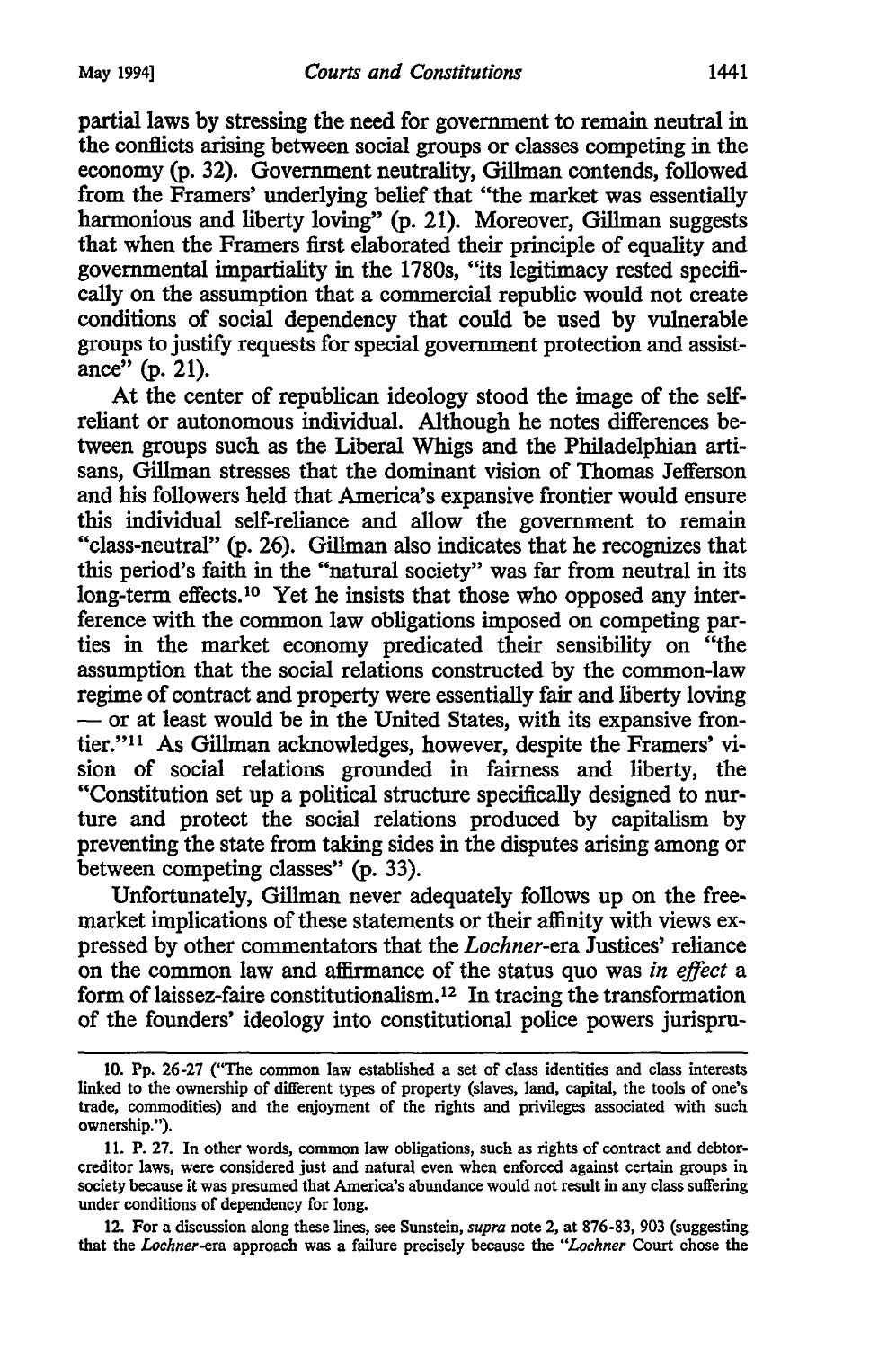dence during the period of Jacksonian democracy, Gillman chooses to ignore almost completely the judicial commitment to market liberty in order to focus more narrowly on the extent to which state courts developed the founders' aversion to factional and class-based politics. Curiously, having recognized that these two commitments are really two sides of the same coin, Gillman apparently felt it necessary to redress some perceived imbalance in the current scholarship by minimizing or ignoring any free market implications in his account of the history of police powers jurisprudence, to the point of largely omitting the expression *laissez-faire* itself from his discussion.

Gillman does, however, provide a partial definition of the Jacksonian ideology of "market freedom" when he stresses this political coalition's commitment to political equality and the removal of monopolies and chartered, or *artificial,* economic privileges (pp. 34- 41). Gillman's focus, as always, is on how the judges understood and rationalized the choices they were making. The judges who adhered, however loosely, to Jacksonian ideology believed that governments should be limited to making laws of a general character  $-$  uniform and universal in their operation. Government action ought not favor one class over the other  $\sim$  for example, the farmer over the mechanic, or the manufacturer over both (p. 38). Although early Supreme Court scrutiny of the behavior of state legislatures rested uneasily on the notion of vested rights and the narrow protection of private property, <sup>13</sup> Gillman contends that by the midnineteenth century, courts more frequently defined the boundaries of the police powers by emphasizing "the illegitimacy of so-called unequal, partial, class, or special legislation; that is, legislation which advanced the interests of only a part of the community."14 With the barrier of vested rights eroding and the greater acceptance in law of Jacksonian politics aimed at releasing market energies, Gillman suggests, courts had begun to demand that legislation be justified on the grounds that it contributed to the general welfare (pp. 48-49).

As an example, Gillman cites the Massachusetts Supreme Court decision in *Vandine's Case,* 15 in which the court upheld a Boston bylaw that prohibited all persons, except those with licenses, from removing "any house-dirt, refuse, offal, filth or animal or vegetable

15. 23 Mass. (6 Pick) 187 (1828).

status quo, as reflected in market ordering under the common law system, as the baseline for measurement of departures from neutrality and of action and inaction").

<sup>13.</sup> *See* Calderv. Bull, 3 U.S. (3 Dall.) 386, 388 (1798) ("[A] law that takes property from A. and gives it to B.  $\dots$  is against all reason and justice  $\dots$ .").

<sup>14.</sup> P. 49. Gillman suggests that the "Jacksonian conception of classlessness and commercial development was largely a reaction to the assumptions that drove Marshall's jurisprudence." P. 47. As an example of Justice Marshall's jurisprudence, Gillman offers Marshall's opinion in Trustees of Dartmouth College v. Woodward, 17 U.S. (4 Wheat.) 518 (1819), which protected established charters of incorporation from legislative interference.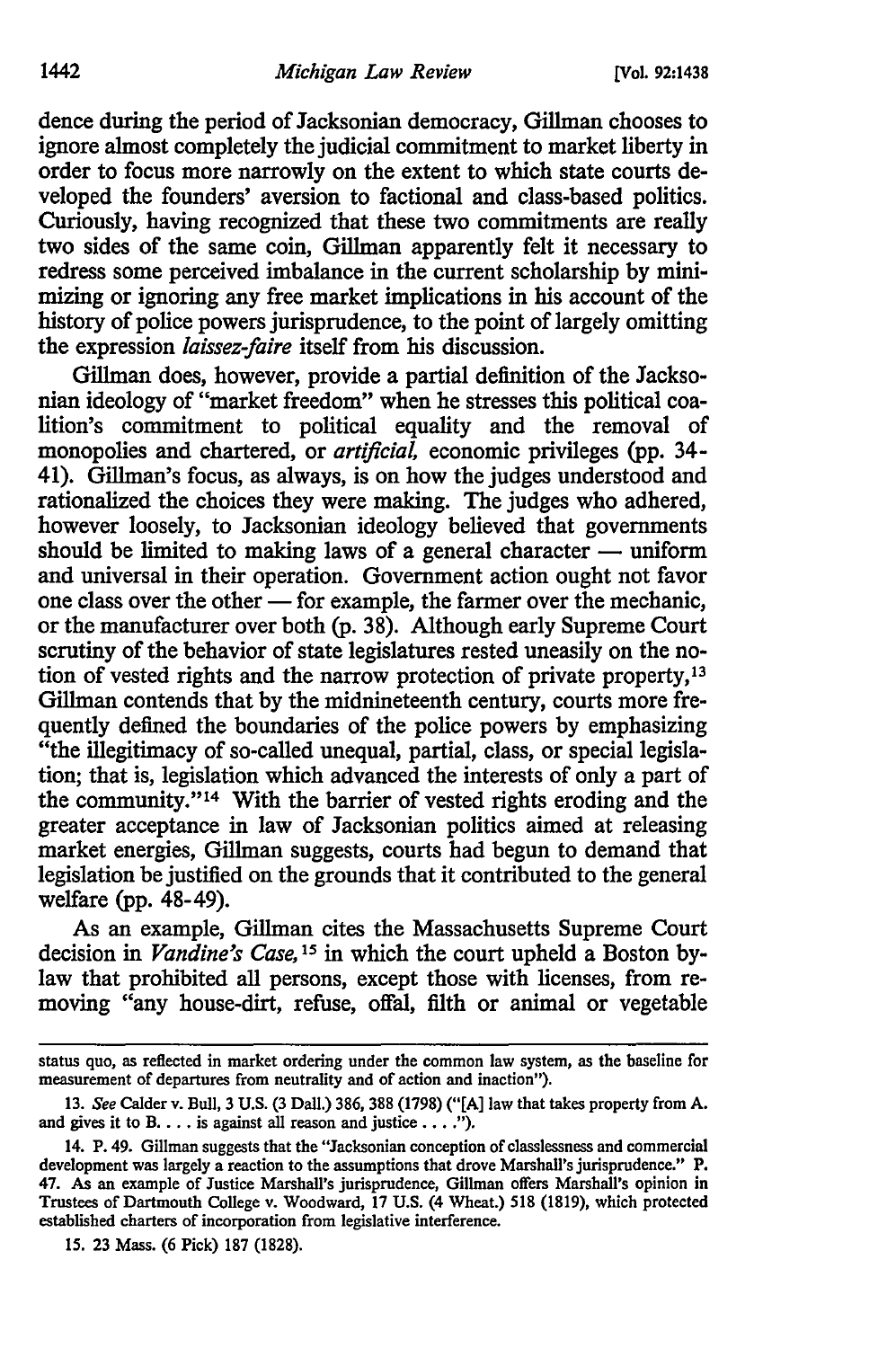substance from any of the dwellinghouses or other places occupied by the inhabitants."16 The court agreed that the proper test in determining the validity of this ordinance was whether this restraint of trade "reasonably" advanced the general welfare, that is, whether it was "necessary for the good government of the society" (p. 51). In making this determination the court looked to both the object and the necessity of the bylaw. Gillman suggests that the court's concern was not the *extent* to which the bylaw impaired market freedom but rather whether it advanced the "general welfare of the community" and not the "particular welfare of private interests" (pp. 51-52).

Similarly, in *Bank of the State v. Cooper,* 17 the Tennessee Supreme Court invalidated an act that created a special court to handle all lawsuits brought against the Bank of the State of Tennessee. The court stressed that the "law of the land" meant a general public law and that

this provision was intended to restrain the legislature from enacting any law affecting injuriously the rights of any citizen, unless at the same time the rights of all others in similar circumstances were equally affected by it. If the law be general in its operation, affecting all alike, the minority are safe .... 18

Gillman contends that cases such as these contributed to the development in the nineteenth century of a constitutional jurisprudence "organized around the core value of *equality* under the law" and the requirement that legislatures demonstrate a legitimate "public purpose." 19 As a limit on government, Gillman argues, public purpose did not mean laissez-faire; instead it meant class-neutral legislation that did not impose special burdens or benefits on market competitors.

Gillman points out that judges in this period upheld inspection and public health laws, location restrictions for certain dangerous or unhealthy businesses, regulations of weights and measures, licensing schemes, and prohibition acts (p. 55). He contends that the issue for judges faced with a regulation was whether it was arguably neutral with regard to the various interests or groups competing in society. Thomas M. Cooley, Gillman suggests, was perhaps the most familiar, and most misunderstood, exponent of the conception of political legitimacy that underlies this standard of legal review (pp. 55-56). Though Cooley was a proponent of market liberty and the protection of contract and property rights, his treatise on constitutional limitations rec-

<sup>16. 23</sup> Mass. (6 Pick) at 187-92.

<sup>17. 10</sup> Tenn. (2 Yer.) 529 (1831).

<sup>18. 10</sup> Tenn. (2 Yer.) at 535-36. In striking down the law, the court wrote, "This law only acts upon individual cases, and is the same in principle as if a law had been passed in favor of some one merchant, enabling him, by the method therein prescribed, to take judgment against his debtors without the right of appeal." 10 Tenn. (2 Yer.) at 536.

<sup>19.</sup> Pp. 54-56; *see also* Durkee v. City of Janesville, 28 Wis. 464, 465 (1871) (reflecting on "that principle of constitutional law which prohibits unequal and partial legislation upon general subjects").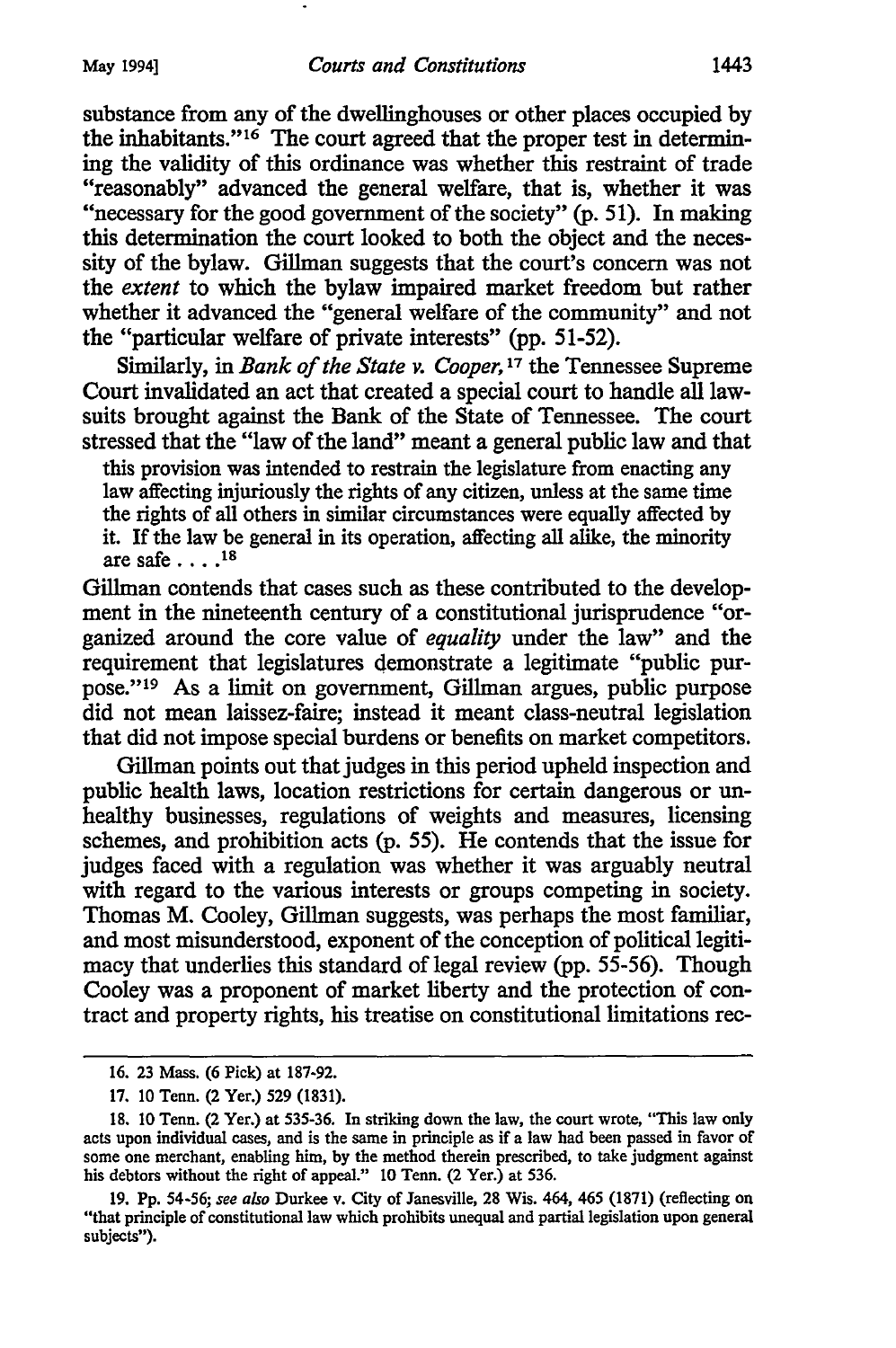ognized that property rights are " 'subject to those general regulations which are necessary to the common good and general welfare' "20 and that the " 'dimensions of the government's police power are identical with the dimensions of the government's duty to protect and promote the public welfare.' "21

With the passage of the Fourteenth Amendment, federal courts for the first time began to scrutinize the day-to-day legislation that state judges had been ruling on prior to the Civil War. Gillman argues convincingly that the Supreme Court consistently drew upon the standards developed by the state courts when it attempted to elaborate on the limits of police powers legislation under the Fourteenth Amendment (pp. 62-75). In doing so, he looks to the language employed by the Court in opinions such as the *Slaughter-house Cases*<sup>22</sup> and *Loan* Assn. v. City of Topeka.<sup>23</sup> Gillman contends that the Court's insistence that laws be "reasonable" and its antagonism toward legislation identified as "arbitrary," meaning factional, together indicate the Court's adoption of a police powers jurisprudence that approved of class-neutral policies that advanced a public purpose (pp. 72-73, 104-31).

Gillman next presents an effective if brief survey of the history of industrialization and the social and economic revolution that took place in the latter half of the nineteenth century (pp. 76-86). He discusses how the rise of trade union activity and the proliferation of collective action raised the specter of factional or class politics for courts still captured by an ideology focusing on the general welfare and insisting on government neutrality with respect to private interests. State courts responded to the increase in labor legislation by steadfastly insisting that it have some relationship to a public purpose (pp. 86-99). Here, however, the author's discussion does not go far enough. Although Gillman may be correct that state courts in this period were motivated more by their aversion to what they believed

<sup>20. 2</sup> THOMAS M. COOLEY, A TREATISE ON THE CONSTITUTIONAL LIMITATIONS WHICH REsT UPON THE LEGISLATIVE POWER OF THE STATES OF THE AMERICAN UNION 1224 (8th ed. 1927) (quoting Commonwealth v. Alger, 61 Mass. (7 Cush.) 53, 85 (1851)); *seep.* 57.

<sup>21. 2</sup> CoOLEY, *supra* note 20, at 1226 (quoting Leonard v. State, 127 N.E. 464, 465 (Ohio 1919)); *seep.* 57.

<sup>22. 83</sup> U.S. (16 Wall.) 36 (1873). Gillman compares the language of the majority opinion, which upheld a state-created slaughterhouse monopoly as consistent with the state's police power to protect the health of the citizenry, *see* 83 U.S. (16 Wall.) at 62-66, with the language of the dissenting Justices, who objected to the monopoly as special privilege legislation. *See* 83 U.S. (16 Wall.) at 87 (Field, J., dissenting), 120 (Bradley, J., dissenting); *see* pp. 64-67.

<sup>23. 87</sup> U.S. 655, 659, 664-65 (1874) (invalidating a state law authorizing municipalities to issue bonds or lend their credit to aid manufacturing enterprises on the grounds that such enterprises were not of a "public character" but were only "private interest[s]"); *see* pp. 67-68. Gillman also discusses Powell v. Pennsylvania, 127 U.S. 678 (1888), in which the Court upheld a prohibition on the sale of oleomargarine because the prohibition was a good faith effort "to protect the public health and to prevent the adulteration of dairy products," 127 U.S. at 683-84, and because it applied equally to everyone engaged in the business. 127 U.S. at 687; *see* pp. 73- 75.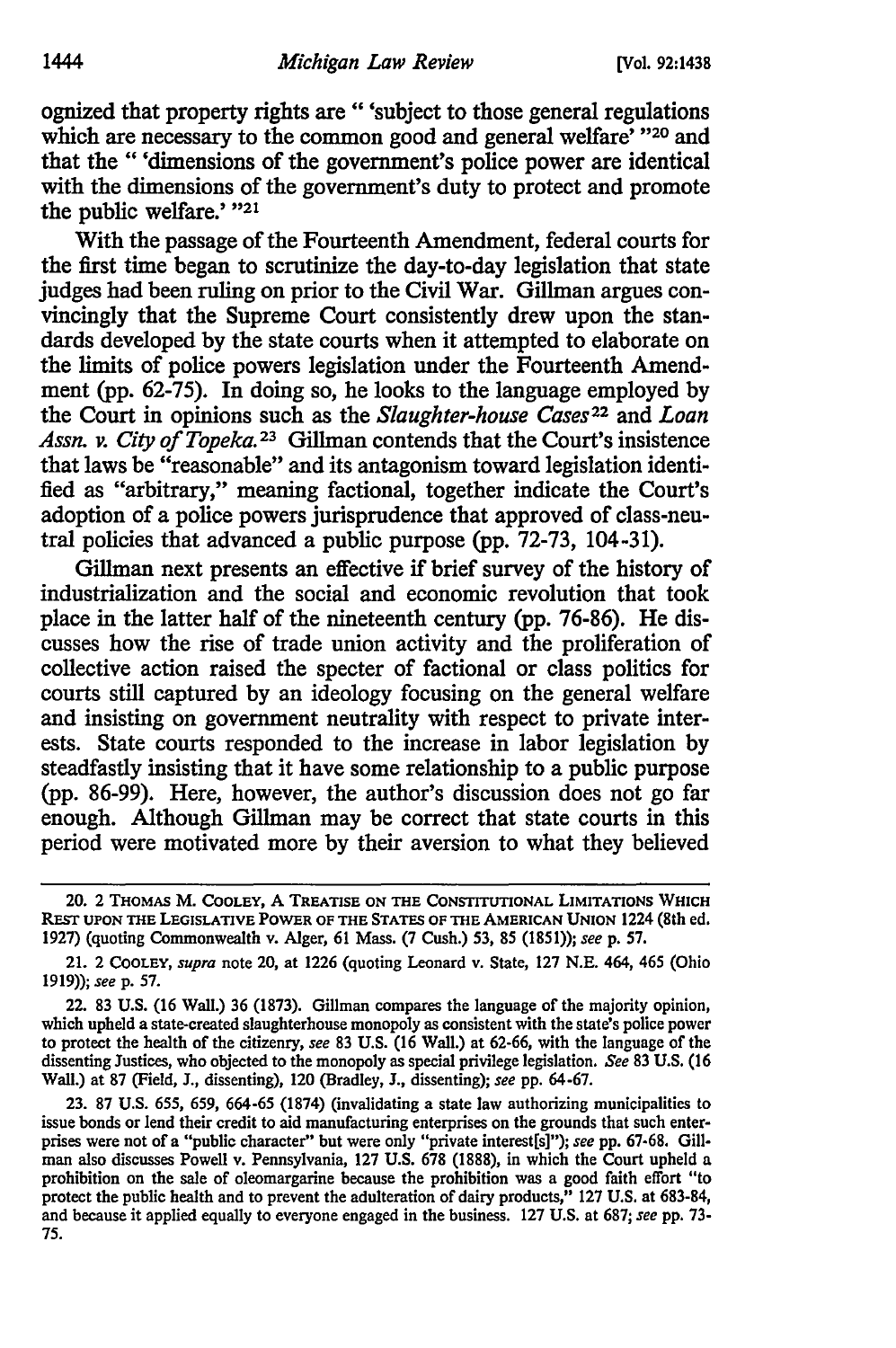was class politics than by any particular adherence to strict laissezfaire constitutionalism, he does not adequately explain why judges continued to maintain an ideology that was becoming so obviously anachronistic. Gillman's only suggestion appears to be that they were dominated by an "ideological barrier" and that they were "institutionally obligated to preserve the dominant vision" (p. 99).

Gillman suggests that it was only over time and because of the onslaught of a "new realism" regarding the conditions and realities of American economic life that the Supreme Court began to reevaluate its commitment to the tradition of neutrality (pp. 132-93). Until that point, Gillman claims, the Court was only willing to uphold protective or special legislation because of the particularly dangerous health conditions of a specific group of workers, 24 or because the class of workers lacked the capacity to fend for themselves, as for example, young children, insane persons, and women.<sup>25</sup> As Gillman puts it, the issue for the Court was not whether a labor statute interfered with market freedom per se but whether it could be justified as something other than class legislation. 26

The author suggests that precisely this "heightened sense of class conflict and careful scrutiny of exercises of the police powers" (p. 125) led a majority of the Court to strike down the maximum hours law for bakers in *Lochner v. New York* 27 Gillman takes seriously the debate between the majority and the Harlan-led dissenters28 in *Lochner* as to whether the law could be justified on health grounds, suggesting that it reflected their commitment to a well-defined police powers jurisprudence. In this regard, Gillman contends that Justice Holmes's lone dissent was "somewhat beside the point" in that it failed to address the central terms of the debate among the other Justices (p. 131).

Gillman's account offers convincing evidence that the *Lochner* era should not be understood as being dominated by some "ill-defined commitment to laissez-faire in the abstract" (p. 174) and that the opinions in this period flowed from "an overarching set of well-established legal doctrines and principles governing the legitimate exercise of police powers" that distinguished between valid health laws and illegiti-

<sup>24.</sup> *See, e.g.,* Holden v. Hardy, 169 U.S. 366 (1897) (upholding a Utah labor law restricting miners to an eight-hour day); *see* p. 125 *("Holden* stood for the proposition that the police powers could be used not only to promote the general well-being of the community but also the specific physical well-being of a class of workers who were not in a position to make contracts favorable to their health and safety.").

<sup>25.</sup> *See* pp. 120-21, 137-38.

<sup>26.</sup> *See* pp. 97, 174-75, 199.

<sup>27. 198</sup> U.S. 45 (1905). For a defense of *Lochner* on this point, see Richard A. Epstein, *Self-Interest and the Constitution,* 37 J. LEGAL Eouc. 153, 157 (1987), suggesting that "[d]ecisions such as *Lochner v. New York* were correct because New York's maximum-hour legislation was vintage special-interest legislation."

<sup>28.</sup> Justices White and Day concurred in Justice Harlan's dissenting opinion. 198 U.S. at 65. Justice Holmes dissented alone. 198 U.S. at 74.